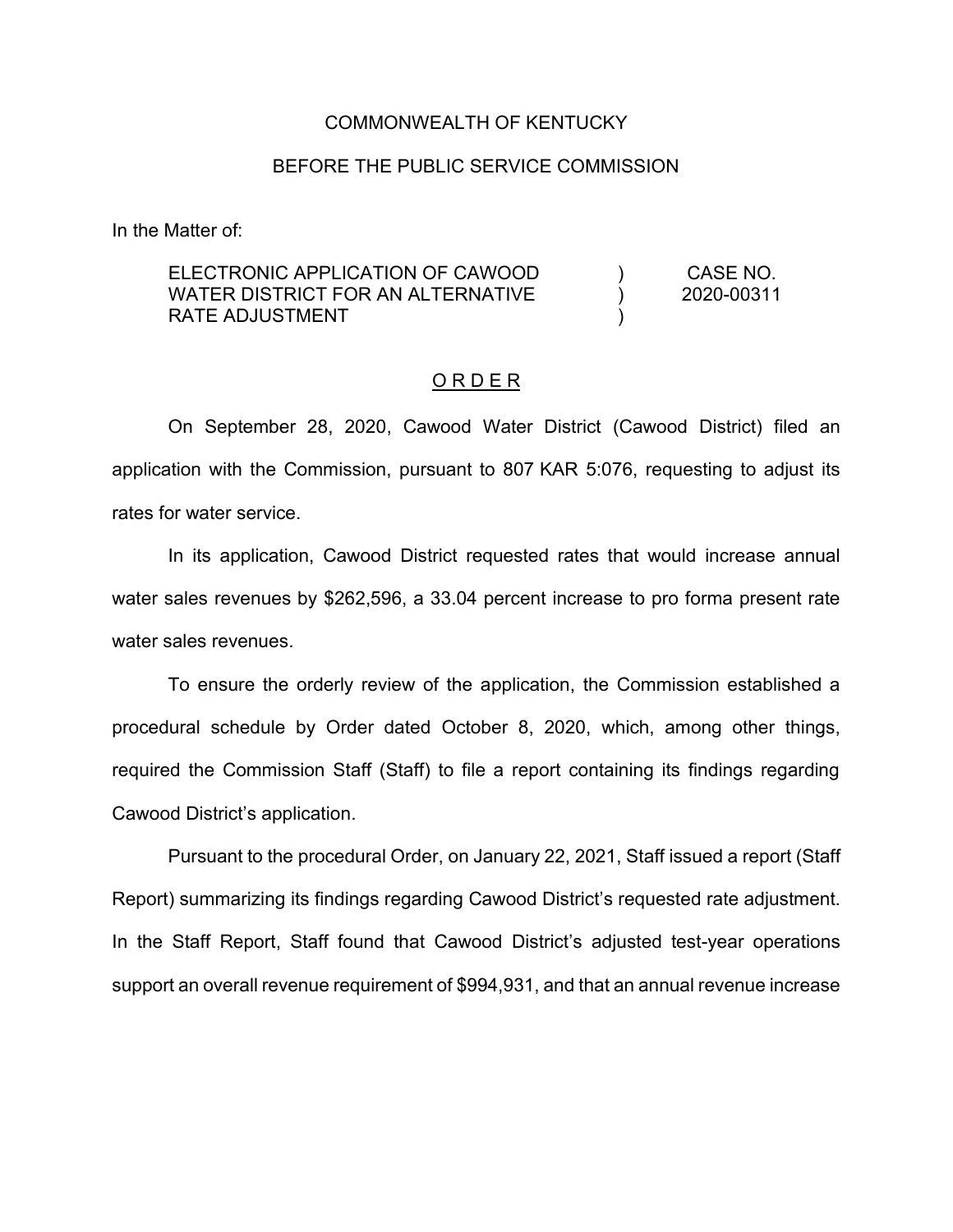of \$167,770, or 21.11 percent, to pro forma present rate revenues is necessary to generate the overall revenue requirement.<sup>1</sup>

On February 3, 2021, Cawood District filed with the Commission its comments on the Staff Report wherein Cawood District stated that it concurred with the findings of the Staff Report with respect to the recommended water rates, but took exception to the removal of certain labor expenses from nonrecurring charges. With its comments, Cawood District did not request that a conference or hearing be held.<sup>2</sup>

#### WATER LOSS

Pursuant to 807 KAR 5:066, Section (6)3, water loss is limited to 15 percent for ratemaking purposes. As noted in the application<sup>3</sup> and, subsequently, the Staff Report, Cawood District's test-year water loss was 30.42 percent. Accordingly, Staff reduced test-year expenses by \$21,938 to account for the 15.42 percent excess water loss.<sup>4</sup> The Commission is placing greater emphasis on monitoring utilities that consistently exceed the 15 percent unaccounted-for water loss threshold. Cawood District was a party to Case No. 2019-00041 due to its sustained excessive water loss, and the Commission recognizes although it was not specifically ordered to, Cawood District has likely filed this application as a part of its effort to address its water loss and comply with the Commission's November 22, 2019 final Order in that case (November 22, 2019 Order). 5

<sup>4</sup> Staff Report at 10.

<sup>1</sup> Staff Report at 3.

<sup>2</sup> Letter from Howard Farmer, Jr.

<sup>3</sup> Application, Attachment 4, References at 2.

<sup>5</sup> Case No. 2019-00041 *Electronic Investigation into Excessive Water Loss by Kentucky's Jurisdictional Water Utilities* (Ky. PSC Nov. 22, 2019), Appendix B at 1–2.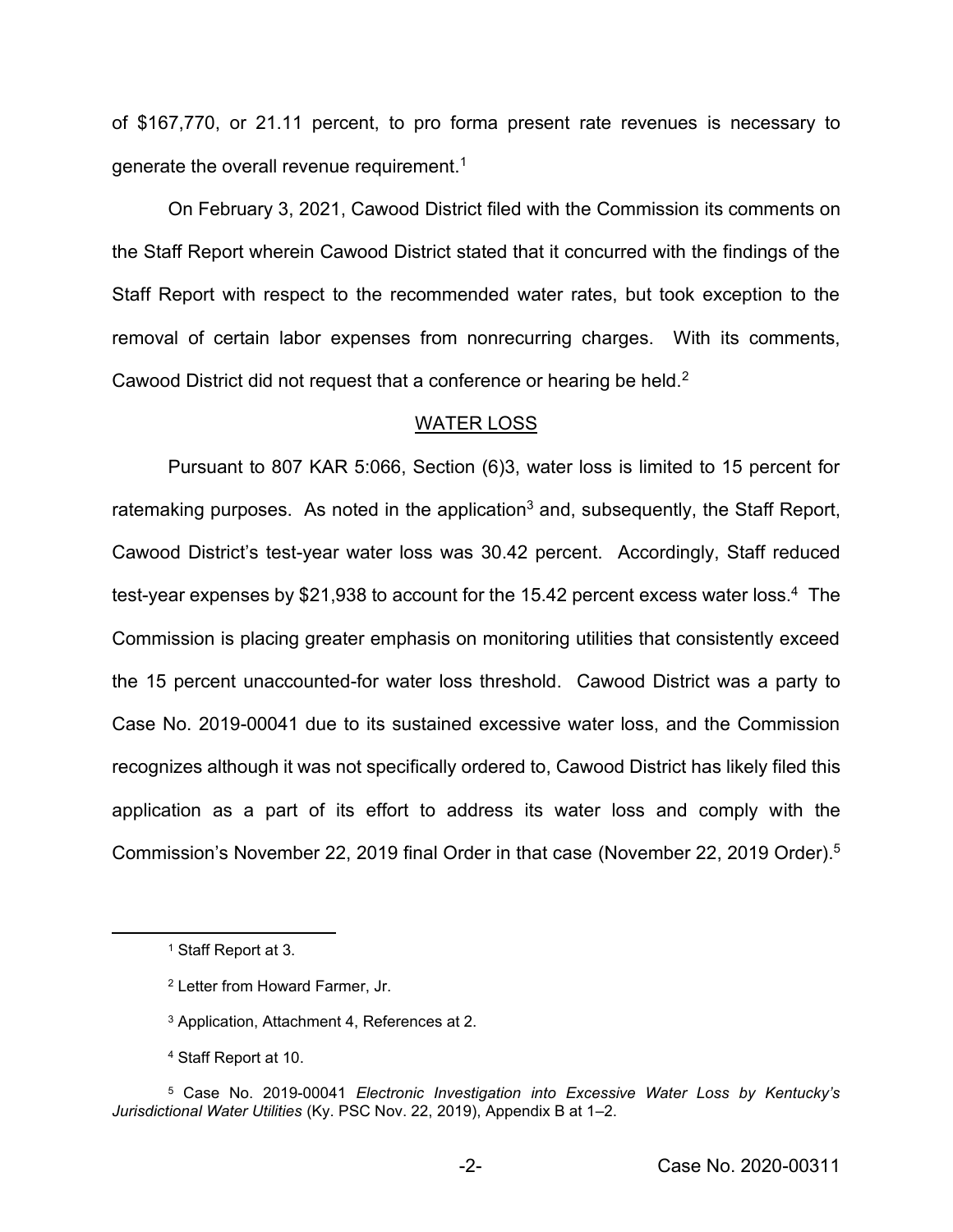On November 2, 2020, Cawood District filed the documents in compliance with the November 22, 2019 Order which included updated policies and procedures for Cawood District and a comprehensive water audit that provided a breakdown of the monthly cost of water loss.<sup>6</sup> The Commission commends Cawood District's efforts to address its ongoing issues with water loss and recognizes the potential impact on those efforts if Cawood District does not have sufficient funds. While Cawood District did not specifically request a surcharge to fund water loss efforts in its application, the Commission finds that the use of a surcharge is consistent with prior Commission action in cases involving water district with excessive unaccounted-for water loss.7 In establishing water loss surcharges, the Commission recognizes that the adjustments required to be made to comply with the 15 percent line-loss limitation in 807 KAR 5:066, Section 6(3), could severely restrict cash flow and could impair a water district's ability to take the necessary action to focus on its leak detection and repair. Using a surcharge to fund a water district's water loss reduction project allows the Commission to place strict controls governing the surcharge proceeds to ensure their effective use, public acceptance of the surcharge, and public confidence in the water district's use of those funds. In its report entitled, "*Confronting the Problems Plaguing Kentucky's Water Utilities: An Investigative Report by the Kentucky Public Service Commission November 2019"* that was fully incorporated

<sup>6</sup> *Id.,* Cawood District Documents Pursuant to Final Order (filed Nov. 2, 2020).

<sup>7</sup> *See* Case No. 96-126, *An Investigation into the Operations and Management of Mountain Water District* (Ky. PSC Aug. 11, 1997); Case No. 2011-00217, *Application of Cannonsburg Water District for (1) Approval of Emergency Rate Relief and (2) Approval of the Increase in Nonrecurring Charges* (Ky. PSC June 4, 2012); Case No. 2018-00017, *Application of Martin County Water District for an Alternative Rate Adjustment* (Ky. PSC Nov. 5, 2018); Case No. 2018-00429, *Application of Graves County Water District for an Alternative Rate Adjustment* (Ky. PSC Sep. 30, 2019); and Case No. 2019-00019, *Electronic Application of Estill County Water District No. 1 for a Surcharge to Finance Water Loss Control Efforts* (Ky. PSC Mar. 24, 2020).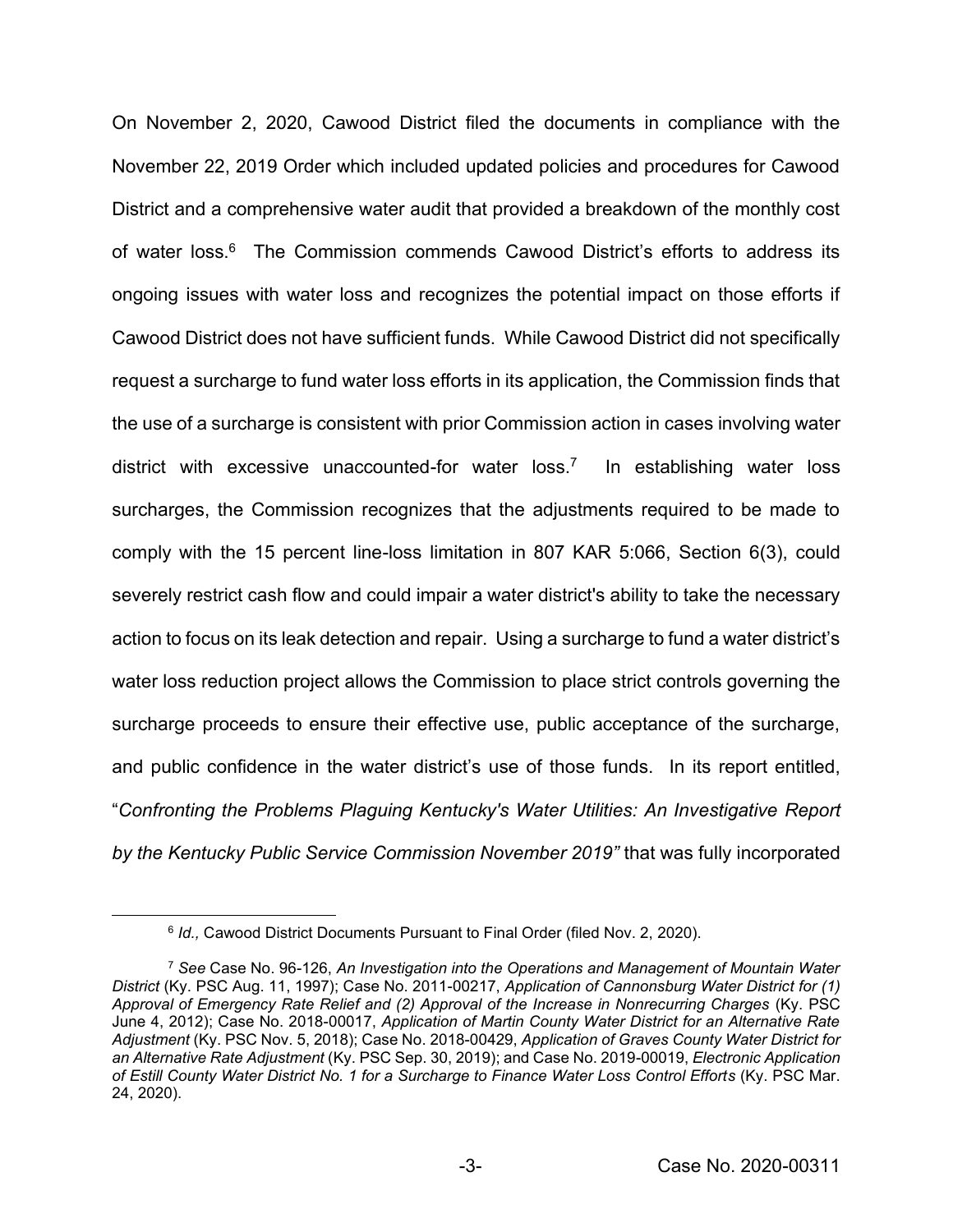in the final Order in Case No. 2019-00041, the Commission recommended more frequent rate cases and pursuing qualified infrastructure improvement surcharges, the proceeds of which will be devoted exclusively to infrastructure improvement and replacement.<sup>8</sup>

Therefore, the Commission finds that a monthly surcharge is a reasonable means for Cawood District to be afforded the opportunity to recover costs for its efforts to reduce water loss and Cawood District should be authorized to assess a monthly water loss reduction surcharge of \$1.12 per active meter over 48 months from the date of this Order. Cawood District should be restricted to expending any funds collected under the surcharge subject to authorization by the Commission. Cawood District should file a qualified infrastructure improvement plan, including a comprehensive unaccounted-for water loss reduction plan that establishes priorities, a time schedule for eliminating each source of unaccounted-for water loss, and provides a detailed spending plan for the proceeds of the surcharge.

#### BACKGROUND

Cawood District is a water district organized pursuant to KRS Chapter 74. It owns and operates a water distribution system through which it provides water service to approximately 1,627 customers in Harlan County, Kentucky.<sup>9</sup> Cawood District produces 100 percent of its own water for the Cawood System. Cawood District purchases 100 percent of its water for the Path Fork service area which is a noncontiguous division of

<sup>8</sup> Case No. 2019-00041, *Electronic Investigation into Excessive Water Loss by Kentucky's Jurisdictional Water Utilities* (Ky. PSC Nov. 22, 2019), *Appendix L, Confronting the Problems Plaguing Kentucky's Water Utilities: An Investigative Report by the Kentucky Public Service Commission November 2019, 24-25.*

<sup>9</sup> *Annual Report of Cawood District Water and Sewer District to the Public Service Commission for the Calendar Year Ended December 31, 2019* (*Annual Report*) at 12 and 49.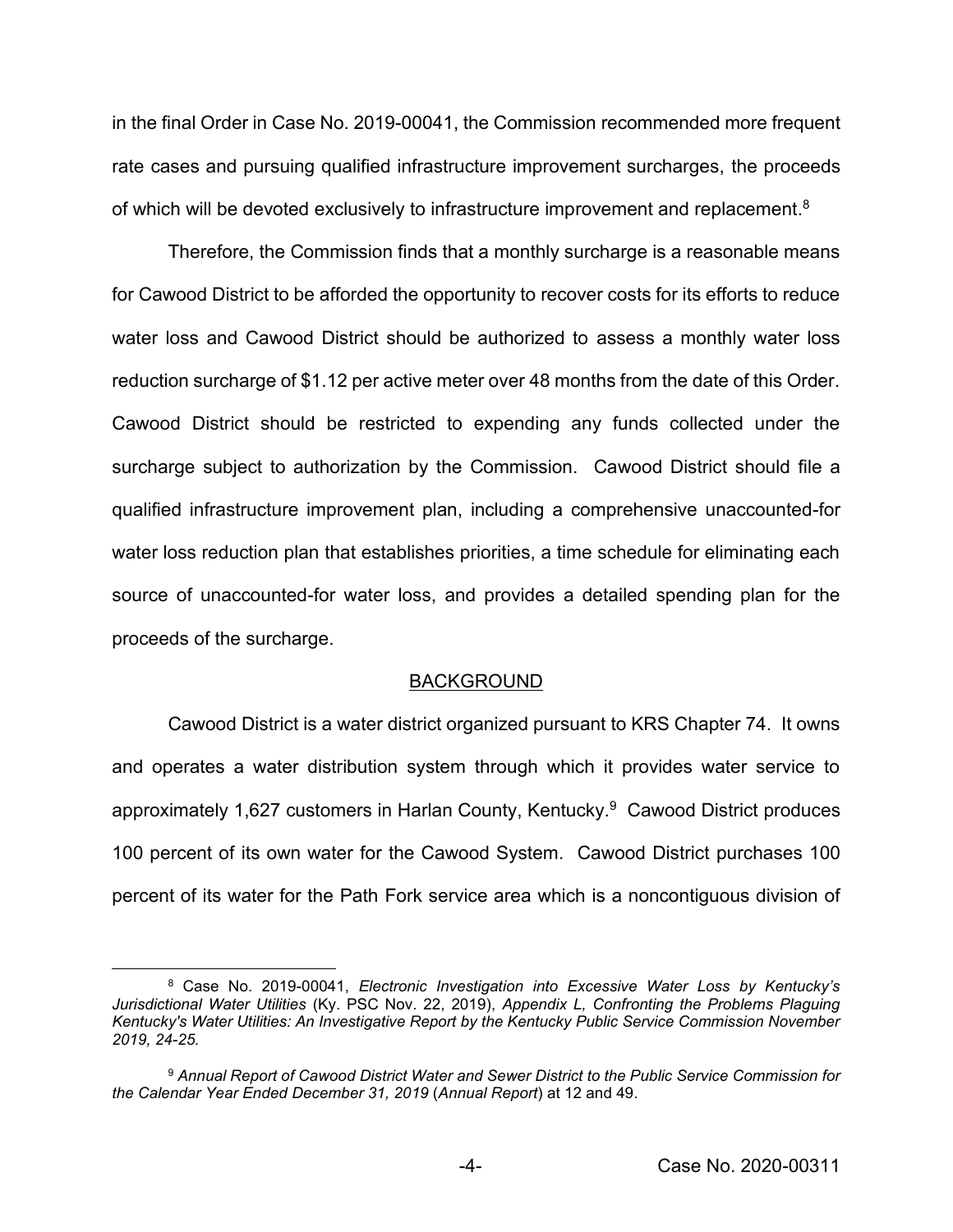Cawood District. Cawood District's last alternative rate adjustment occurred on December 14, 2017.<sup>10</sup>

## TEST PERIOD

The calendar year ended December 31, 2019, was used as the test year to determine the reasonableness of Cawood District's existing and proposed water rates, as required by 807 KAR 5:076, Section 9.

## SUMMARY OF REVENUE AND EXPENSES

The Staff Report summarizes Cawood District's pro forma income statement as follows: 11

|                                                        | 2019<br><b>Annual Report</b> | Audit<br>Adjustments | Pro Forma<br>Adjustments | Staff<br>Pro Forma<br><b>Operations</b> |
|--------------------------------------------------------|------------------------------|----------------------|--------------------------|-----------------------------------------|
| <b>Operating Revenues</b><br><b>Operating Expenses</b> | 820,631<br>S<br>1,046,389    | (18, 286)            | 6,444<br>S<br>(174, 778) | 827,075<br>S<br>853,325                 |
| Net Operating Income<br>Interest Income                | (225, 758)<br>86             | 18,286               | 181,222                  | (26, 250)<br>86                         |
| Income Available for Debt Service                      | (225,672)                    | 18,286               | 181,222<br>S             | (26, 164)                               |

# REVENUE REQUIREMENT ADJUSTMENTS

Billing Analysis Adjustment. In the Staff Report, Staff recommended the Commission accept Cawood's proposed adjustment to increase test-year revenues from water sales by \$27,748 to reflect its current billing analysis filed with the application.<sup>12</sup>

<sup>10</sup> Case No. 2017-00319, *Application of Cawood Water District for an Alternative Rate Adjustment* (Ky. PSC Dec. 14, 2017).

<sup>11</sup> *See* Appendix A for a complete pro forma.

<sup>12</sup> Staff Report at 6, Adjustment A.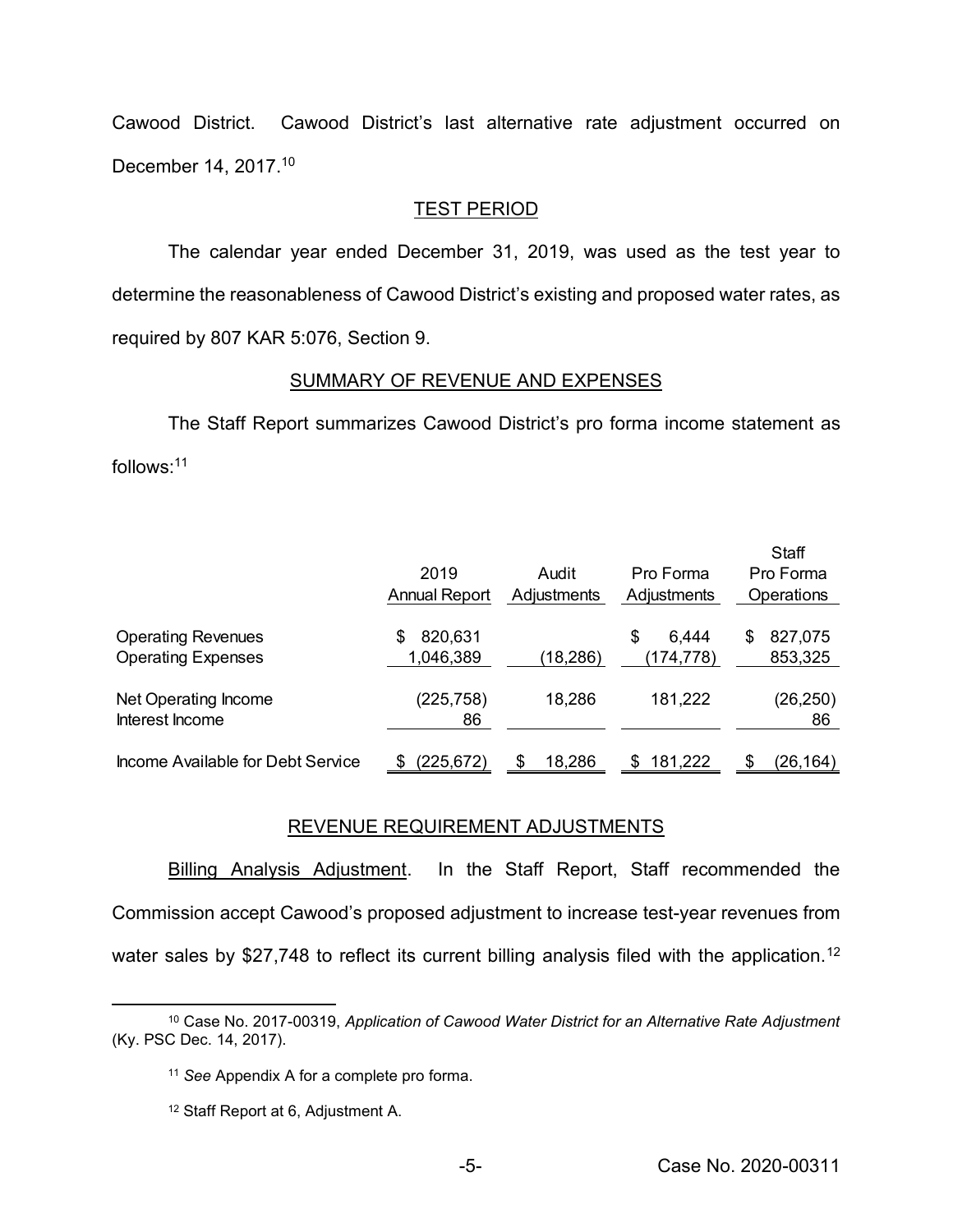The Commission finds that this adjustment meets the ratemaking criteria of being known and measurable and is reasonable and should be approved.

Other Water Revenues. In the Staff Report, Staff recommended the Commission accept Cawood District's proposed adjustment to decrease Other Operating Revenues by \$10,330 to restore pro forma revenue to the amounts reported on Cawood District's 2019 general ledger.<sup>13</sup> The Commission finds that this adjustment properly reflects the amounts collected by Cawood during the test period as evidenced by its 2019 general ledger, is known and measurable,<sup>14</sup> and should be accepted.

Nonrecurring Charges. In the Staff Report, Staff recommended the Commission require Cawood District to revise its nonrecurring charges billed to customers during normal business hours as shown in the schedule below, which results in a decrease to Other Operating Revenue of \$10,974, and ultimately results in an increase to the Revenue Required from Base Rates calculated by Staff. The Commission finds that this adjustment follows recent Commission precedent regarding the reasonableness of the costs associated with certain nonrecurring charges and therefore should be accepted.

| Nonrecurring Charge           | Normal Business Hours Charge |
|-------------------------------|------------------------------|
| Meter Reread Charge           | \$5.00                       |
| <b>Meter Resetting Charge</b> | \$39.00                      |
| Meter Test Charge             | \$20.00                      |
| Meter Turn-On Charge          | \$5.00                       |
| <b>Returned Check Fee</b>     | \$13.00                      |
|                               |                              |

<sup>13</sup> *Id*. at 6, Adjustment B.

<sup>14</sup> Commission regulation 807 KAR 5:076, Section 9 sets the standard for the determination of the reasonableness of proposed rates and states, in pertinent part, that the test period shall be "adjusted for known and measurable changes."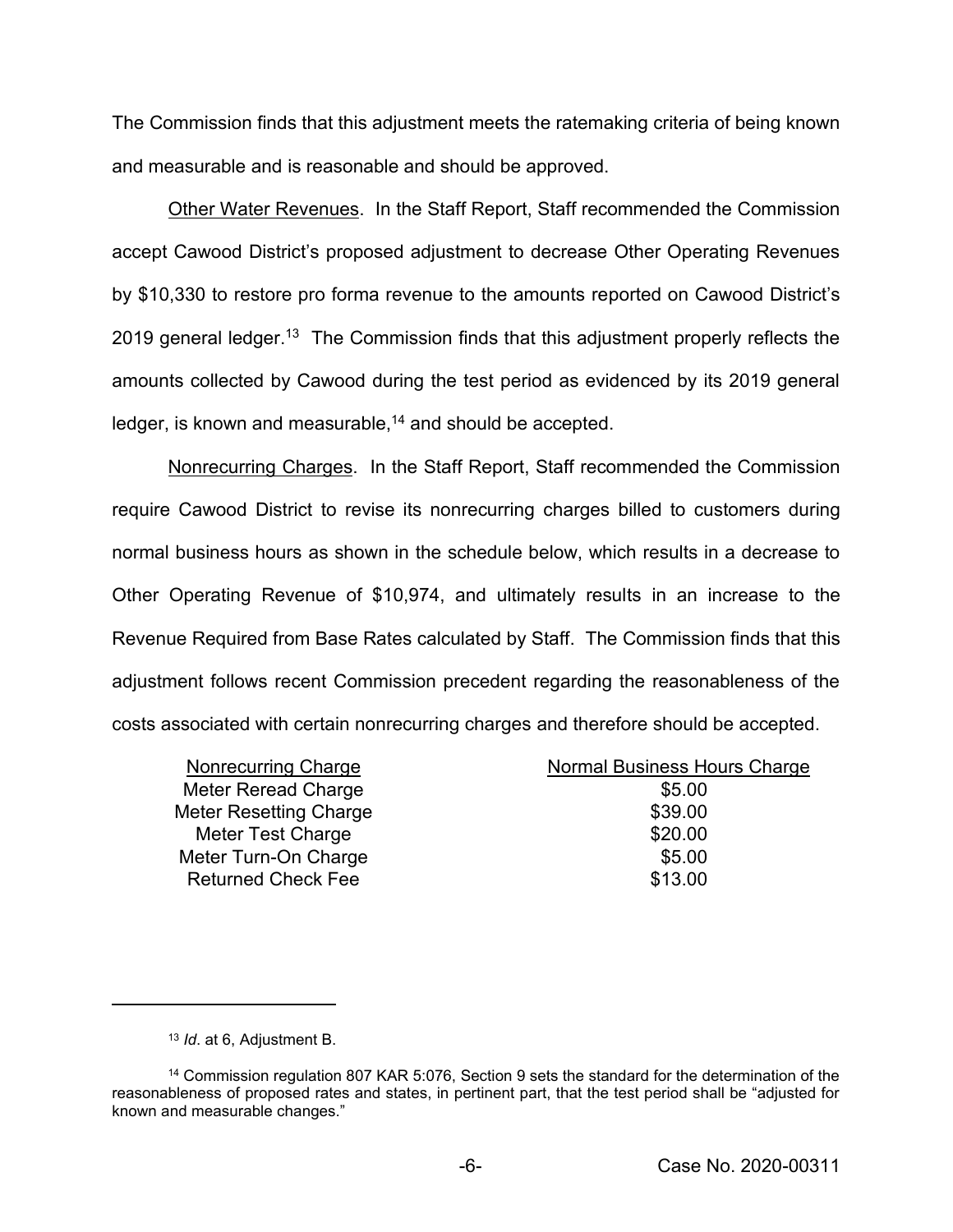Salaries and Wages – New Employee. In the Staff Report, Staff recommended that the Commission accept Cawood District's proposed adjustment to increase test-year expenses by \$33,699 to reflect the salary and associated payroll taxes for an additional employee hired subsequent to the test period. The Commission finds that this additional operator does not result in wasteful duplication and is reasonable and necessary for the provision of utility service and therefore the additional costs associated with this new employee are known and measurable and reasonable for ratemaking purposes.

Tap Fees. In the Staff Report, Staff recommended the Commission accept Cawood District's \$15,000 pro forma reduction to capitalize estimated expenses related to the installation of new meter taps in the test period. However, because the cost of the meter installations had to be estimated due to lack of records, Staff additionally recommended that the Commission require Cawood District to keep accurate records in the future sufficient to determine the actual cost to install its meter taps for future rate proceedings. The Commission finds that for the purposes of this proceeding, the adjustment recommended by Staff is reasonable and should be allowed for ratemaking purposes, and additionally finds that it will require Cawood District to maintain sufficient information in the future to make the calculation without the use of estimates.

Taxes Other Than Income. In the Staff Report, Staff recommended the Commission reduce Employee Pensions and Benefits by \$26,989 as proposed by Cawood District for payroll taxes that were reported in two places in its annual report on file with the Commission. The Commission finds that this adjustment is proper and should be accepted.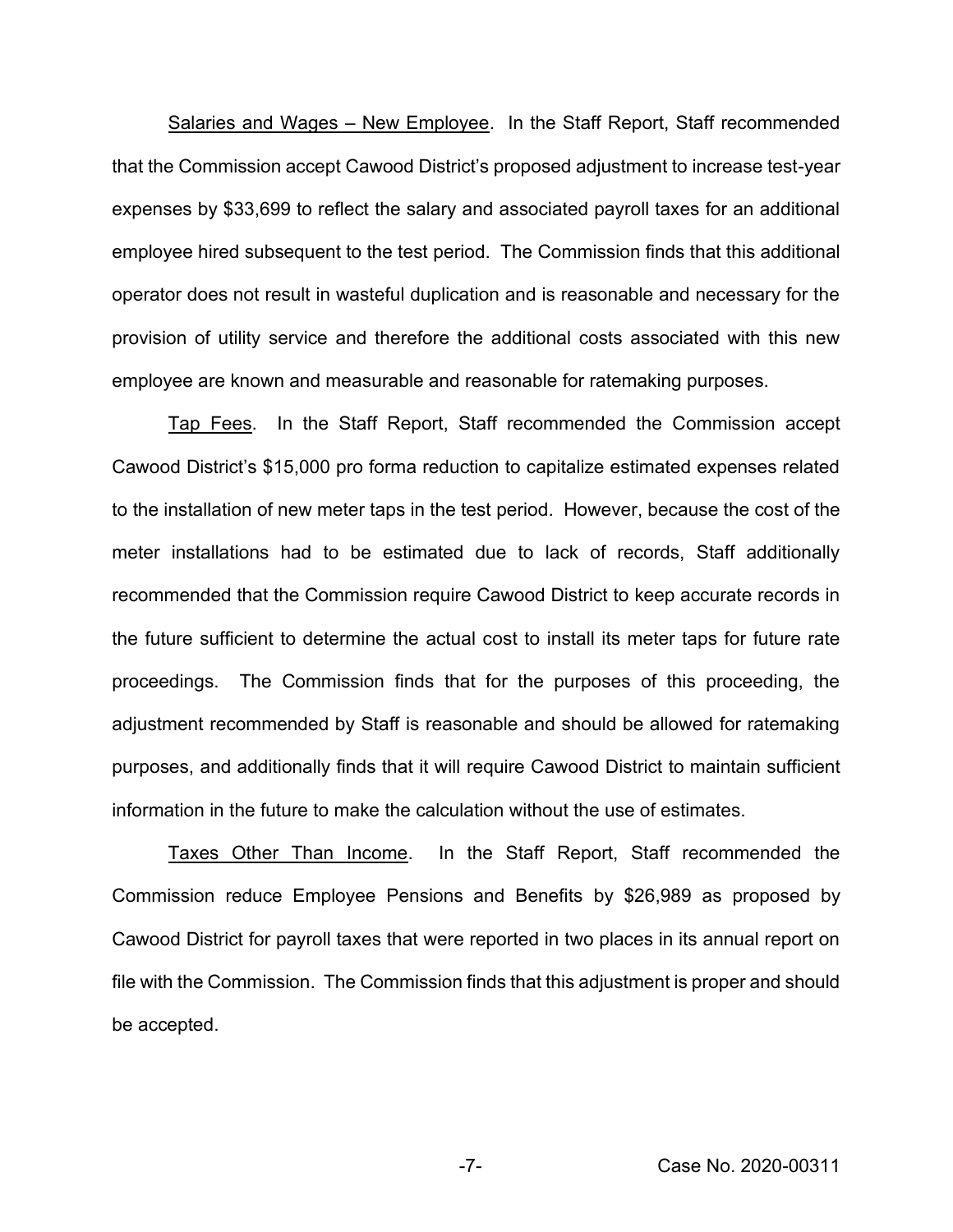Employee Pensions and Benefits. In the Staff Report, Staff recommended the Commission accept Cawood District's proposed adjustment to reduce Employee Pensions and Benefits by \$21,653 following recent Commission precedent regarding 100 percent covered employee health insurance premiums. The Commission finds this adjustment is reasonable and in line with recent Commission orders on this topic and should be accepted.

Excess Water Loss. In the Staff Report, Staff recommended the Commission accept Cawood District's proposed adjustment to Purchased Power, Purchased Water, and Chemicals by \$21,938 to reflect the limitation stated in 807 KAR 5:066, Section 6(3). The Commission finds the adjustment properly reflects the limitations imposed by the regulation and should be accepted.

Meter Replacements. In the Staff Report, Staff reduced Pro Forma expenses by \$29,030 to reflect Cawood District's proposal to capitalize meters installed, and subsequently expensed, in the test period. The Commission finds that this adjustment is reasonable and should be accepted.

Insurance. In the Staff Report, Staff increased Insurance expense by \$3,433 for premium increases that will be incurred by Cawood District. The Commission finds this is a known and measurable adjustment to test year operations and should be accepted.

Miscellaneous Expenses. In the Staff Report, Staff reduced Miscellaneous Expense by \$85,095 to correct amounts that had been erroneously included as Miscellaneous Expense. The amounts had already been included on the annual report for Chemicals and Materials and Supplies, and Staff confirmed, via the general ledger, that the amounts had been included in both accounts. The Commission finds that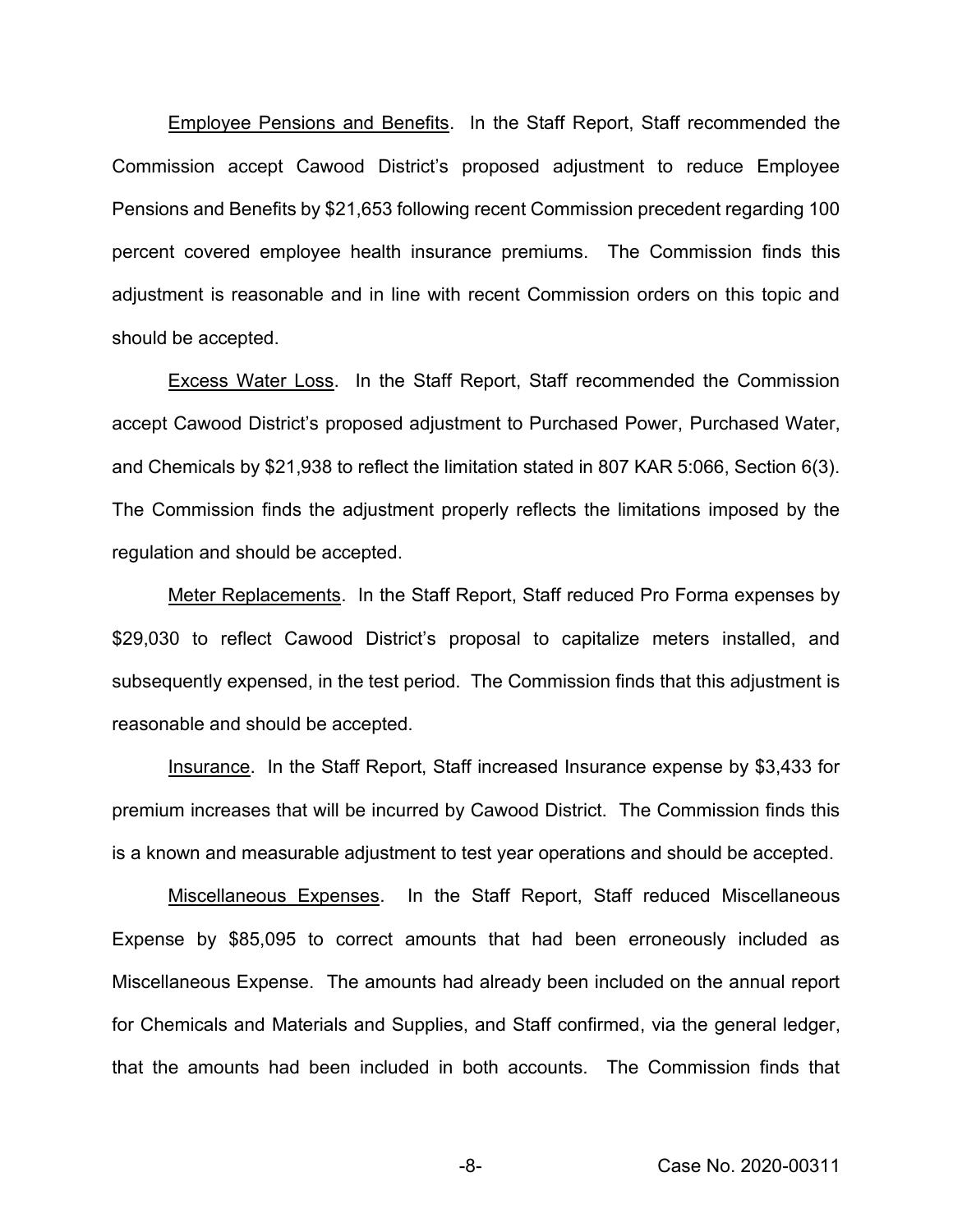expenses should not be included twice on Cawood District's annual report and therefore the adjustment should be accepted for ratemaking purposes.

Depreciation. In the Staff Report, Staff recommended the Commission accept Cawood District's proposed adjustment to reduce depreciation expense by \$12,205 to reflect adjustments to the ranges of its utility assets to the midpoint of the ranges recommended by the National Association of Regulatory Utility Commissioners (NARUC) in its report published in 1979 titled *Depreciation Practices for Small Water Utilities*  (NARUC Study). The Commission finds that there is significant precedent regarding the use of the NARUC Study to calculate depreciation on water utility plant and that the adjustment as proposed by Cawood District, and subsequently Staff, should be accepted.

Based upon the Commission's findings and determinations herein, Cawood District requires an increase in revenues of \$167,770, or 21.11 percent above pro forma present rate revenues, as shown below:

| <b>Pro Forma Operating Expenses</b><br>Plus: Average Annual Principal and Interest Payments | \$<br>853,325<br>119,191 |
|---------------------------------------------------------------------------------------------|--------------------------|
| <b>Additional Working Capital</b>                                                           | 22,415                   |
| <b>Overall Revenue Requirement</b>                                                          | 994,931                  |
| Less: Other Operating Revenue                                                               | (32, 186)                |
| Interest Income                                                                             | (86)                     |
| Revenue Required from Rates                                                                 | 962,659                  |
| Less: Pro Forma Present Rate Service Revenues                                               | (794,889)                |
| Required Revenue Increase                                                                   | 167,770                  |
| Percentage Increase                                                                         | 21.11%                   |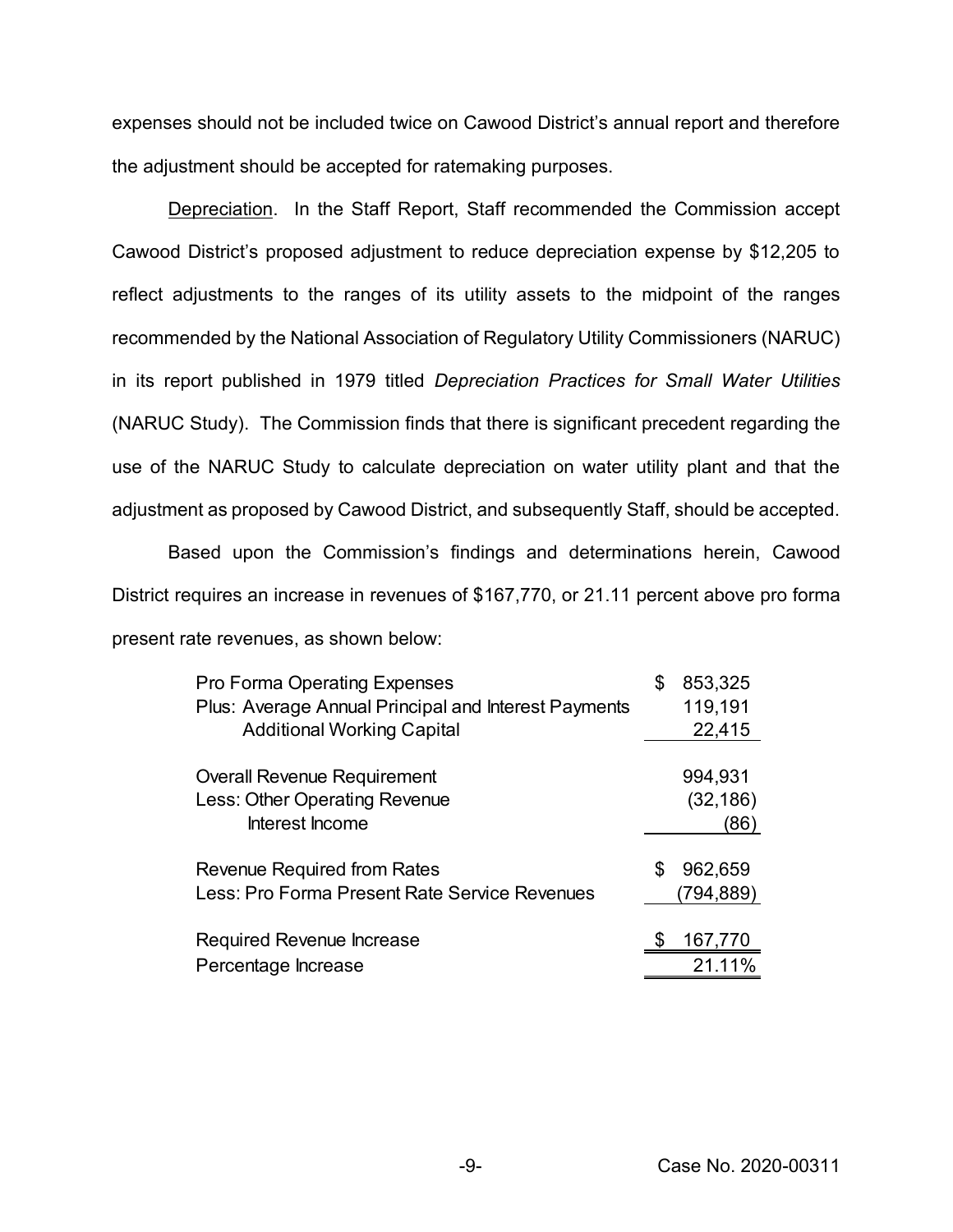#### RATE DESIGN

Cawood District proposed to increase all of its monthly retail water service rates evenly across the board by approximately 33.04 percent. Cawood District has not performed a cost of service study (COSS). Cawood District stated that they did not complete a COSS at this time as there has not been any material change in the water system to warrant a COSS.<sup>15</sup> In the Staff Report, Staff followed the method proposed by Cawood District and allocated Staff's calculated revenue increase across the board to Cawood District's monthly retail water service rates. The rates set forth in Appendix A to this Order are based upon the revenue requirement the Commission has found to be fair, just and reasonable and will produce sufficient revenues from water sales to recover the \$962,659 Revenue Required from Rates, an approximate 21.11 percent increase. These rates will increase a typical residential customer's monthly water bill for customers in the Cawood General Service Area from \$40.82 to \$49.45, an increase of \$8.63, or approximately 21.14 percent, and will increase a typical residential customer's monthly water bill for customers in the Path Fork Service Area from \$49.35 to \$59.76, an increase of \$10.41, or approximately 21.09 percent.

### LATE PAYMENT CHARGES

The Commission notes that recently it has taken substantial evidence in various proceedings regarding the reasonableness of the assessment and collection of late payment penalties and also made several conclusions in its September 21, 2020 Order in Case No. 2020-00085, which included, but was not limited to, the fact that late fees are

<sup>15</sup> Cawood District's Response to Staff's First Request for Information (filed Nov.4, 2020), Item 4.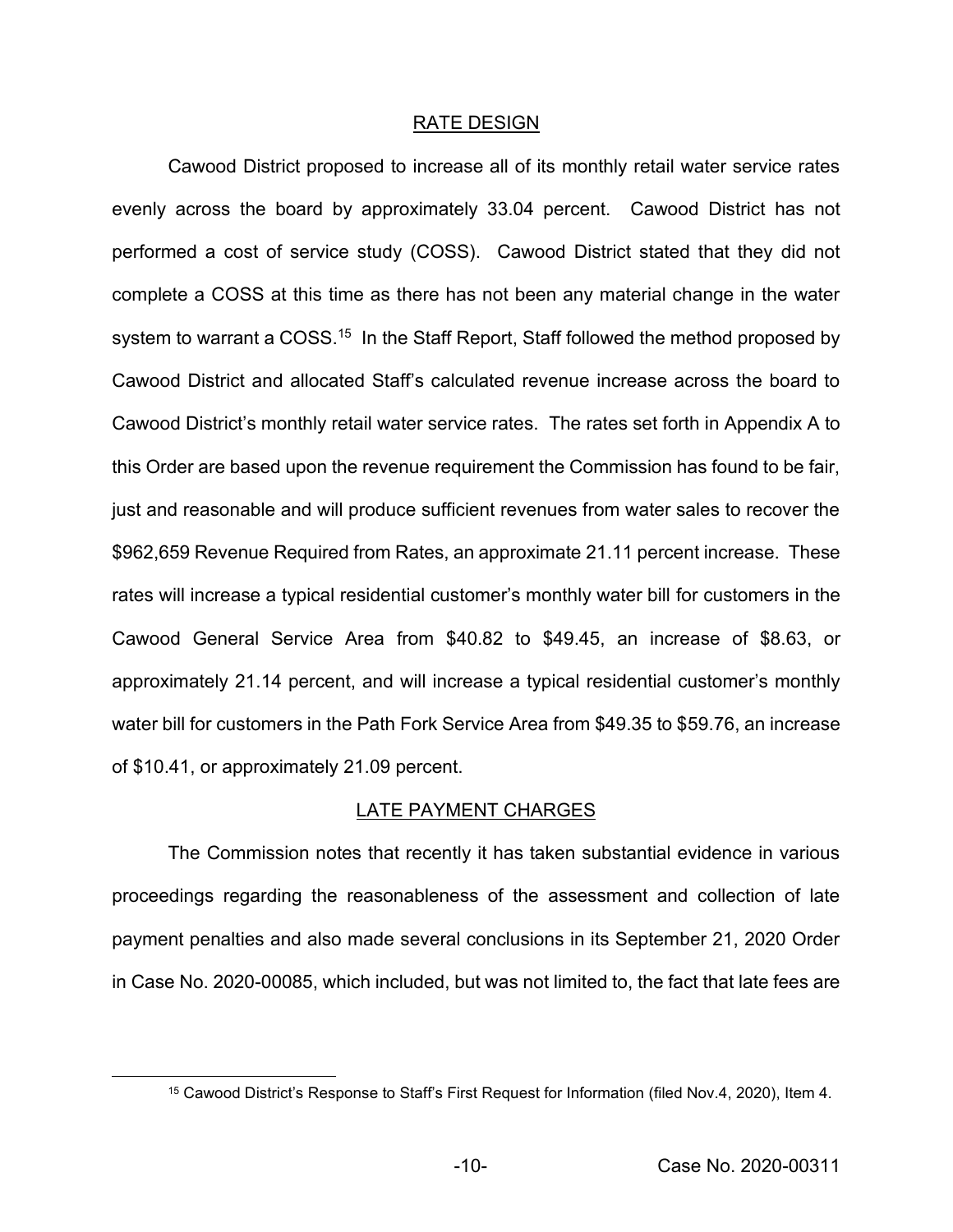not calculated based upon actual costs or the time value of money.<sup>16</sup> Commission regulation 807 KAR 5:006, Section 9(2) states: "A charge shall relate directly to the service performed or action taken and shall yield only enough revenue to pay the expenses incurred in rendering the service." The evidence in the record shows that Cawood District, like other similarly situated utilities, has relied on these fees as a significant portion of its income and the process disproportionately affects those customers who already struggle to pay for service. Also, discussed generally by the Commission in the September 21, 2020 Order of Case No. 2020-00085,

> The Commission is sincerely concerned with smaller utilities' processes for writing off bad debt, where it is apparent from data request responses that many utilities merely give up on amounts owed and make little attempt to recover monies. Additionally, the Commission is concerned by the degree at which jurisdictional utilities depend on late payment fees and nonrecurring charges to meet their income requirements. As noted before, late payment fees are merely used to incentivize on-time payment, and nonrecurring charges are supported as being merely cost-based.17

The collection of late fees is not recovering an actual cost that the utility incurs, it is purely a punitive exercise that disproportionately affects those customers already unable to pay for service rendered, and the evidence in this matter indicates it has littleto-no effect on a customer's timeliness of payment.

On March 29, 2021, the General Assembly of the Commonwealth of Kentucky passed House Bill 272, which authorized water districts or associations to charge a late payment charge of 10 percent of the amount billed, and prohibits the Commission from

<sup>16</sup> Case No. 2020-00085 *Emergency Docket Related to COVID-19* (Ky. PSC Sept. 21, 2020), Order at 3.

<sup>17</sup> Case No. 2020-00085, *Emergency Docket Related to COVID-19* (Ky. PSC Sept 21, 2020), Order at 12.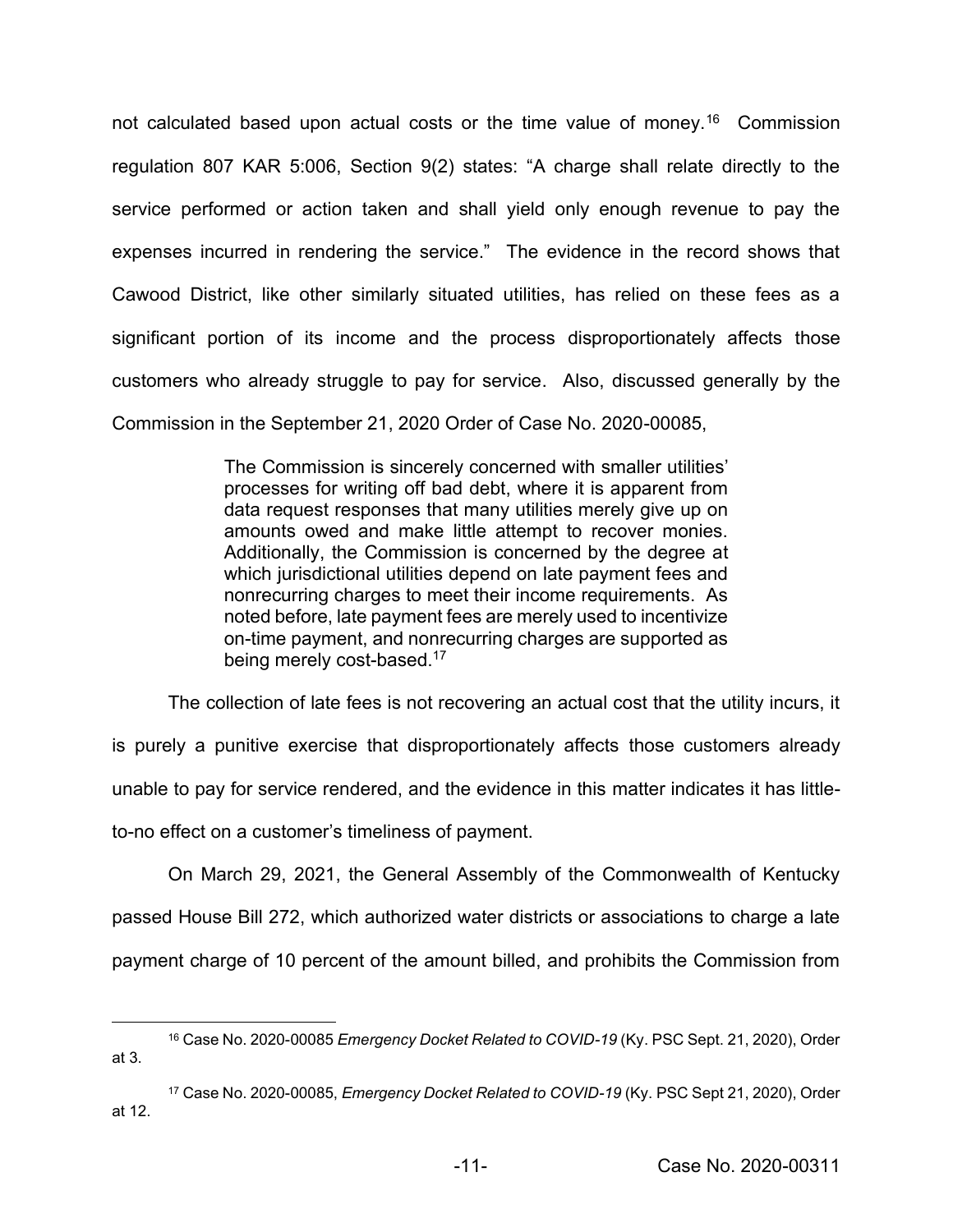modifying, rejecting, or suspending late payment charges established by the tariff. While the new section of KRS 278 is not yet effective, the Commission will make no adjustments to the late payment charge currently assessed by Cawood District. To do so now, would result in the inclusion in the base rate revenue requirement the amounts that Cawood District would then be authorized by statute to reinstate into their tariff as a late payment charge at a later date.

#### **SUMMARY**

After consideration of the evidence of record and being otherwise sufficiently advised, the Commission finds that:

1. The findings contained in the Staff Report are supported by the evidence of record and are reasonable.

2. Cawood District should maintain its records following the date of this Order that are sufficient to determine the actual costs incurred to install its meter taps.

3. The Commission has historically used a DSC method to calculate the revenue requirement for water districts or associations with outstanding long-term debt. Application of the Commission's DSC method to Cawood District's pro forma operations results in an Overall Revenue Requirement of \$994,931. A revenue increase of \$167,770 from water service rates is necessary to generate the overall revenue requirement.

4. The water service rates proposed by Cawood District should be denied.

5. The water service rates set forth in Appendix B to this Order are fair, just and reasonable and should be approved.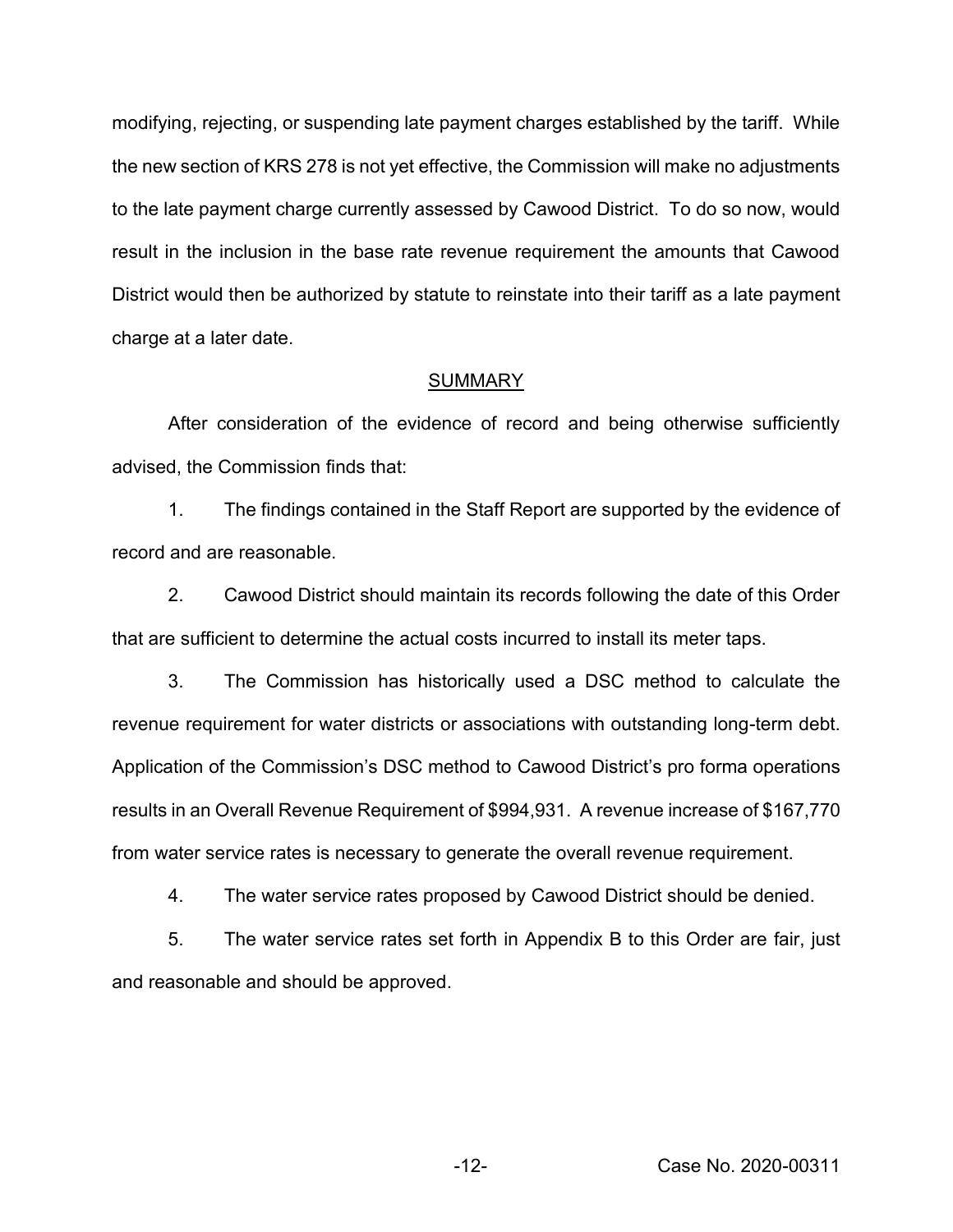6. Cawood District should be authorized to assess a monthly surcharge of \$1.12 per meter for 48 months to fund its water loss control efforts, subject to the conditions set forth in finding paragraph 7.

7. The Commission should open a separate case to monitor the surcharge proceeds collection and expenses, with the following conditions:

a. Within 120 days of the date of this Order, Cawood District should file with the Commission a qualified infrastructure improvement plan, including a comprehensive unaccounted-for water loss reduction plan that establishes priorities and a time schedule for eliminating each source of unaccounted-for water loss and provides a detailed spending plan for the proceeds of a surcharge.

b. Cawood District should deposit surcharge collections in a separate interest-bearing account.

c. Cawood District should file monthly activity reports with the Commission that include a statement of monthly surcharge billings and collections; a monthly surcharge bank statement; a list of each payment from the account, its payee, and a description of the purpose; and invoices supporting each payment.

d. Cawood District should file monthly water loss reports with the Commission.

e. Surcharge proceeds should not be used to reimburse Cawood District for unaccounted-for water loss reduction expenses incurred prior to the date of this Order.

f. Cawood District's surcharge and water loss detection and repair program is subject to annual Commission reviews that will examine the progress of the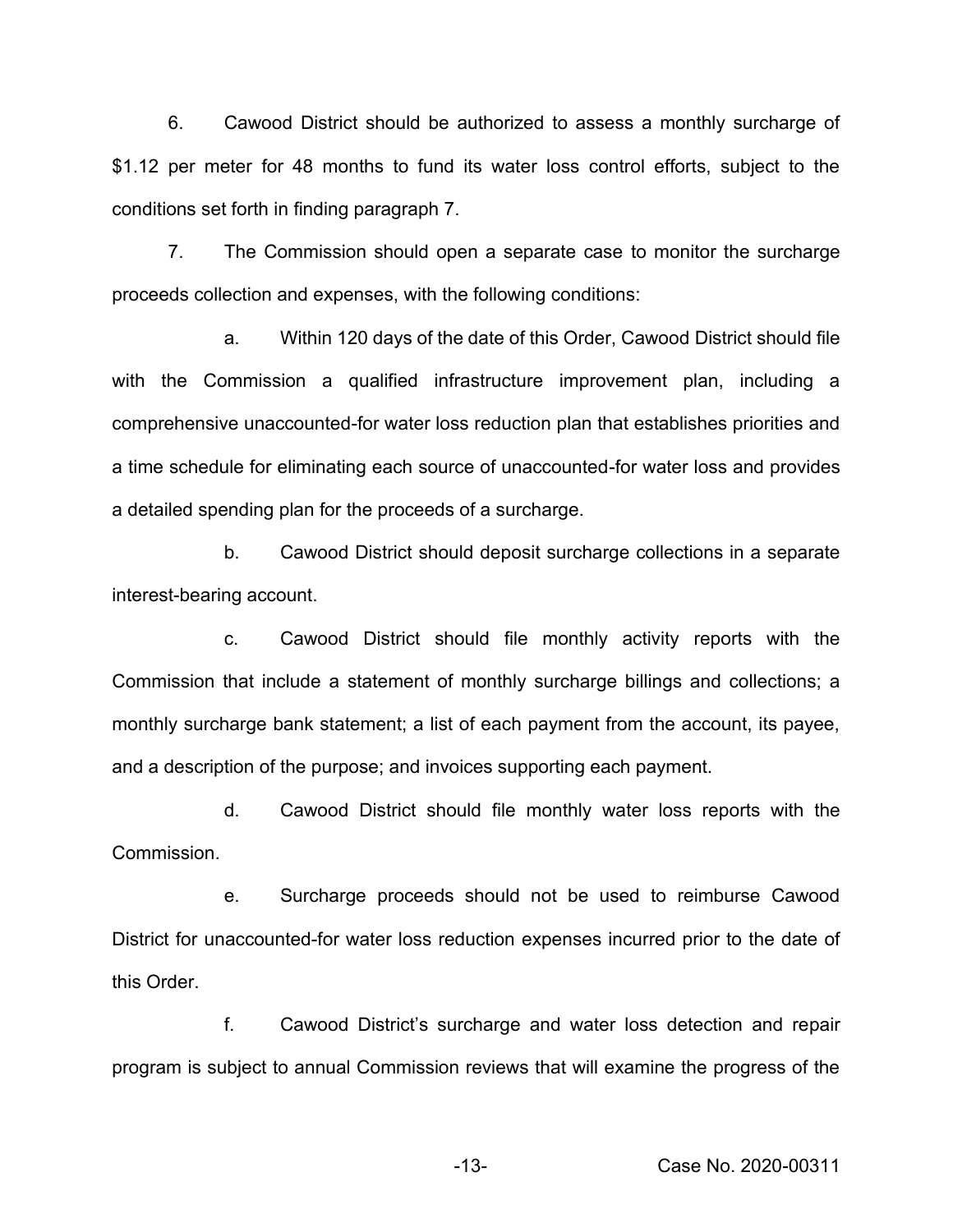water loss detection and repair program and expenditures made with surcharge proceeds and consider adjustments to the program and the surcharge amount.

g. Cawood District's failure to comply with any conditions attached to its assessment of the surcharge will result in termination of the surcharge and the refund of collected surcharge proceeds disbursed on expenses or projects outside the scope of expenses and projects approved by the Commission.

IT IS THEREFORE ORDERED that:

1. The findings contained in the Staff Report are adopted and incorporated by reference into this Order as if fully set out herein.

2. The water service rates proposed by Cawood District are denied.

3. The rates set forth in Appendix B to this Order are approved for services rendered by Cawood District on and after the date of this Order.

4. Cawood District shall maintain its records on a going forward basis that are sufficient to determine the actual costs incurred to install its meter taps.

5. Within 20 days of the date of entry of this Order, Cawood District shall file with this Commission, using the Commission's electronic Tariff Filing System, new tariff sheets setting forth the rates and charges approved herein and their effective date, and stating that the rates and charges were authorized by this Order.

6. Cawood District shall use the midpoint of the depreciable lives of the National Association of Regulatory Utility Commissioners ranges, as proposed in the application and agreed upon by Staff, to depreciate water plant assets for accounting purposes in all future reporting periods. No adjustment to accumulated depreciation, or retained earnings should be made to account for this change in the accounting estimate.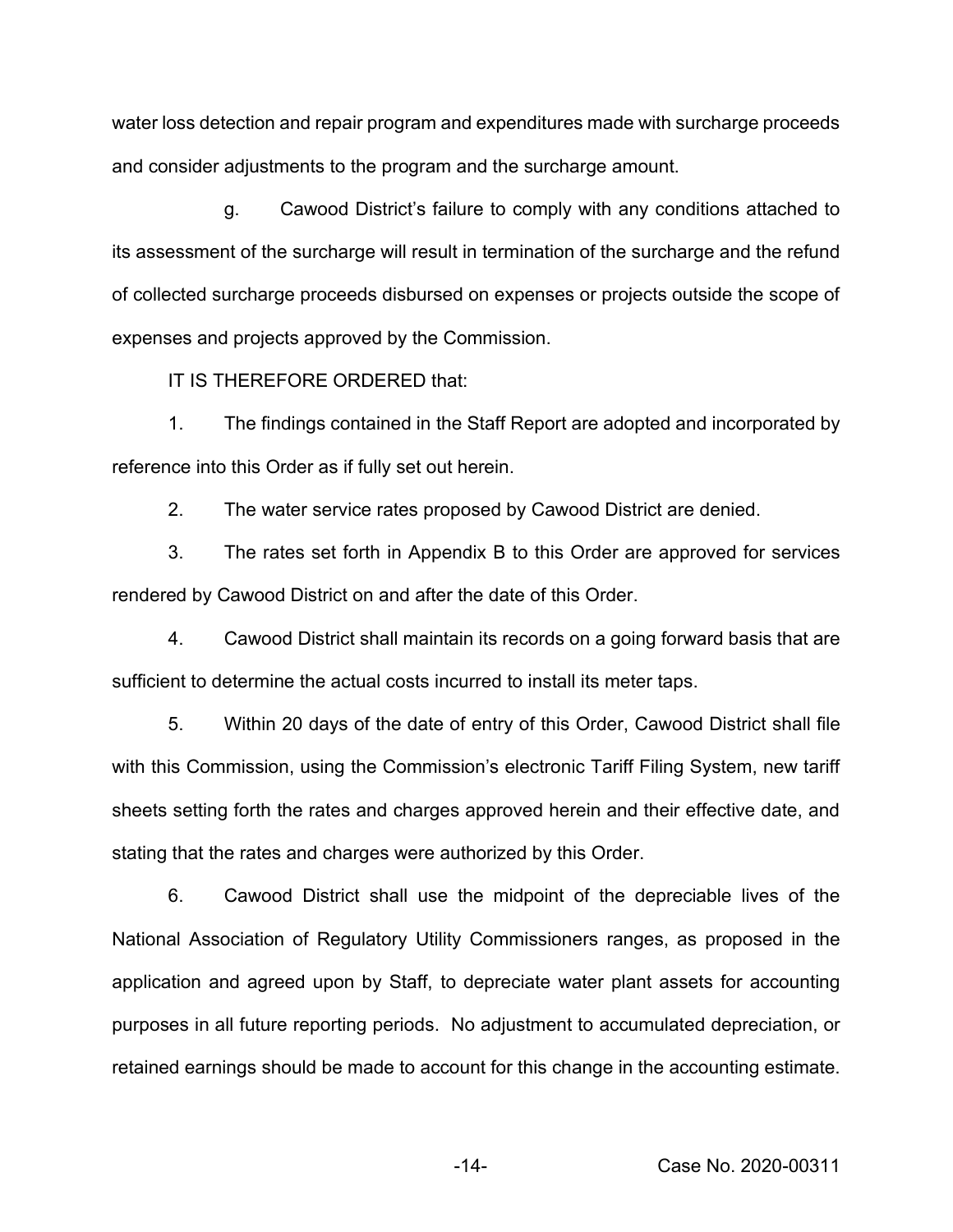7. The Commission shall open a separate proceeding, Case No. 2021-00150, <sup>18</sup> to monitor the surcharge proceeds collection and expenses, subject to the following conditions:

a. Within 120 days of the date of this Order, Cawood District shall file with the Commission a qualified infrastructure improvement plan, including a comprehensive unaccounted-for water loss reduction plan that establishes priorities and a time schedule for eliminating each source of unaccounted-for water loss and provides a detailed spending plan for the proceeds of a surcharge.

b. Cawood District shall deposit surcharge collections in a separate interest-bearing account.

c. On the fifteenth day of each month for 48 months from the date of this Order or until all surcharge proceeds are expended, Cawood District shall file with the Commission a monthly activity report that includes a statement of monthly surcharge billings and collections; a monthly surcharge bank statement; a list of each payment from the account, its payee, and a description of the purpose; and invoices supporting each payment.

d. On the fifteenth day of each month for 48 months from the date of this Order or until all surcharge proceeds are expended, Cawood District shall file a monthly water loss report with the Commission.<sup>19</sup>

<sup>18</sup> Case No. 2021-00150, *Electronic Cawood Water District's Unaccounted-for Water Loss Reduction Plan, Surcharge and Monitoring* (Ky. PSC Apr. 8, 2021).

<sup>19</sup> The report format is found at https://psc.ky.gov/Home/UtilForms under "Water Use & Loss Calculations (Excel format)."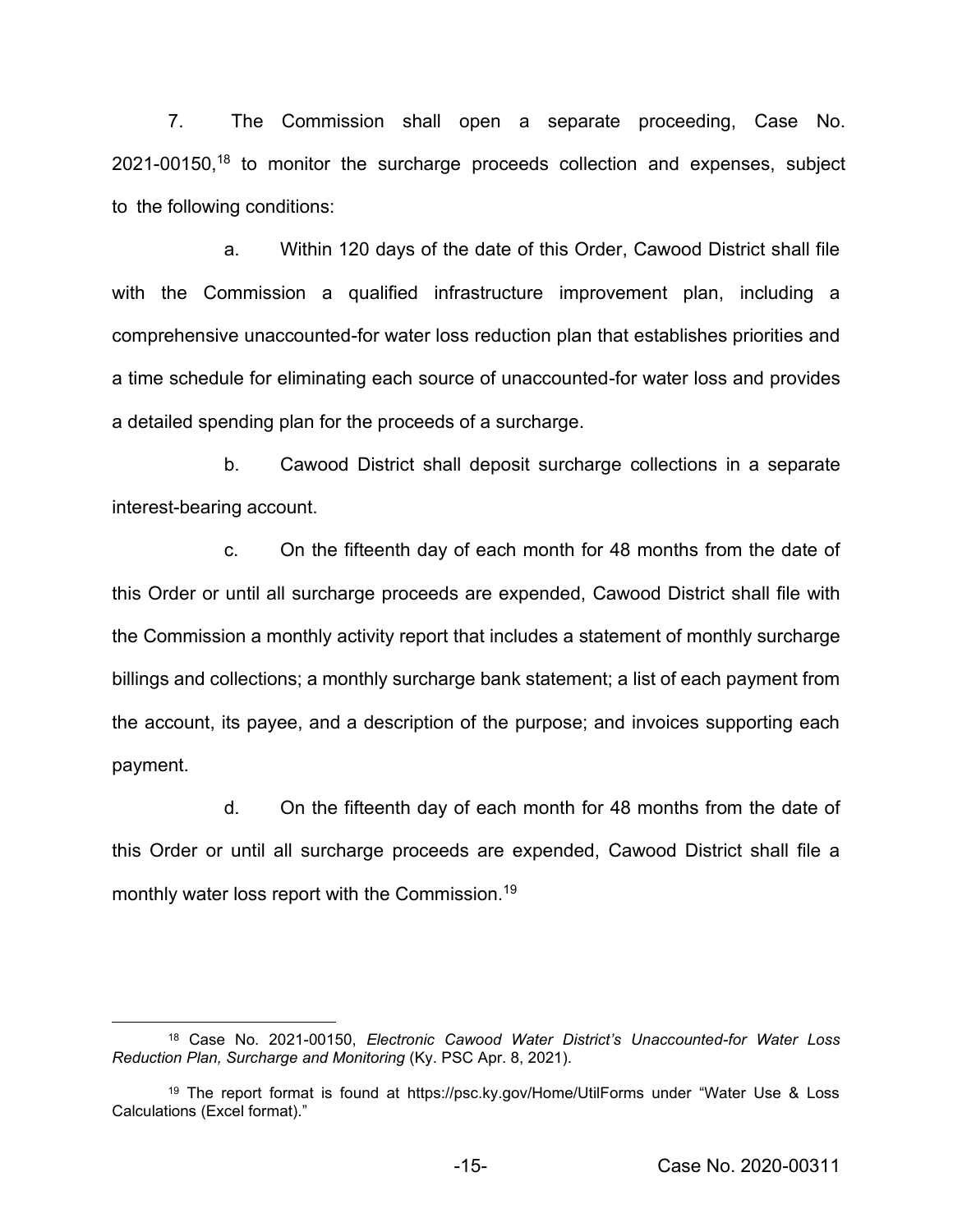e. Cawood District shall not use any surcharge proceeds for reimbursement of unaccounted-for water loss reduction expenses without prior Commission authorization.

f. Cawood District shall consider all surcharge collections as contributions and shall account for them in the manner that the Uniform System of Accounts for Class A and B Water Districts and Associations prescribes.

g. Cawood District shall debit monthly billings for the surcharge to customers' accounts receivable and credit the contribution account.

h. When Cawood District collects the surcharge from the customers, it shall debit special funds and credit the customer account.

i. One year after the date of entry of this Order and annually thereafter, Cawood District shall file in Case No. 2021-00150 a schedule of the estimated and actual progress of the water loss detection and repair program, and estimated and actual expenditures made with surcharge proceeds, for the purpose of evaluating whether adjustments to the program or to the surcharge amount are required.

j. Cawood District's failure to comply with the conditions set forth in ordering paragraph 7 shall result in termination of the surcharge and the refund of collected surcharge proceeds disbursed on expenses or projects outside the scope of expenses and projects approved by the Commission.

8. This case is closed and removed from the Commission's docket.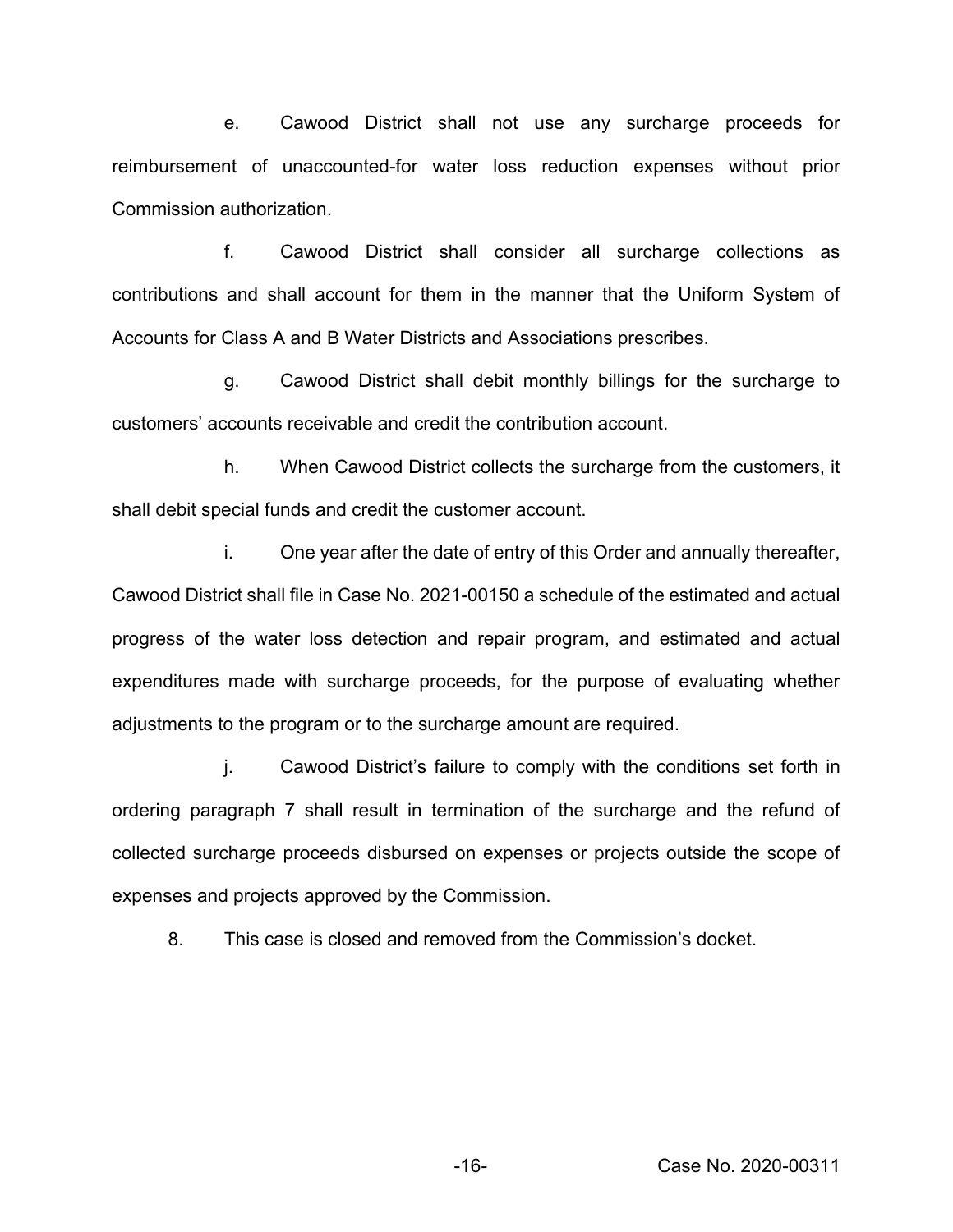By the Commission



ATTEST:

Shde O. Theliver

Executive Director

Case No. 2020-00311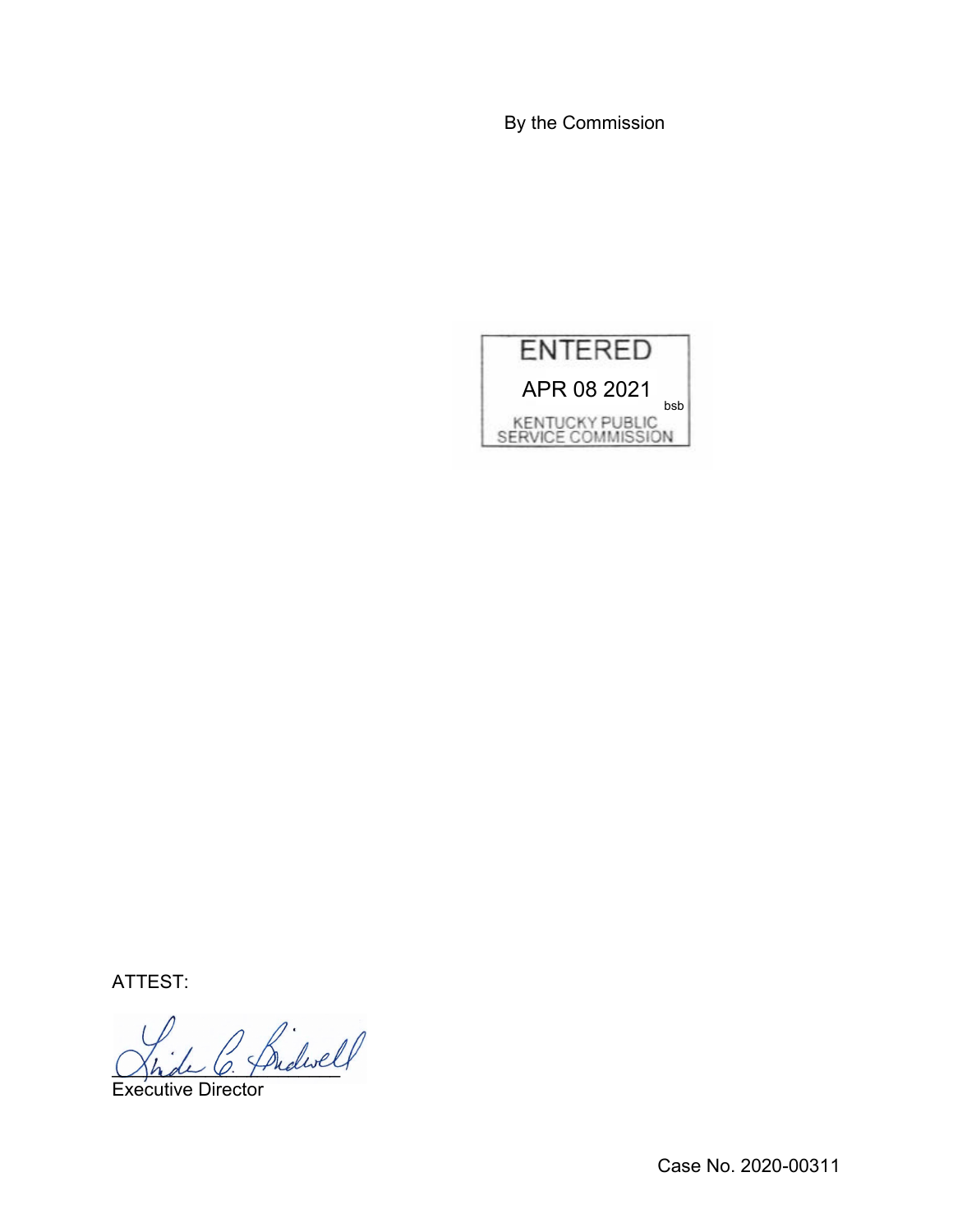# APPENDIX A

# APPENDIX TO AN ORDER OF THE KENTUCKY PUBLIC SERVICE COMMISSION IN CASE NO. 2020-00311 DATED APR 08 2021

|                                                 | 2019<br><b>Annual Report</b> | Audit<br>Adjustments | Pro Forma<br>Adjustments  | Pro Forma<br>Operations |
|-------------------------------------------------|------------------------------|----------------------|---------------------------|-------------------------|
| <b>Operating Revenues</b>                       |                              |                      |                           |                         |
| Sales of Water                                  | \$<br>767,141<br>53,490      |                      | \$<br>27,748<br>(10, 330) | \$<br>794,889           |
| <b>Other Water Revenues</b>                     |                              |                      | (10, 974)                 | 32,186                  |
| <b>Total Operating Revenues</b>                 | 820,631                      |                      | 6,444                     | 827,075                 |
| <b>Operating Expenses</b>                       |                              |                      |                           |                         |
| Operation and Maintenance Expenses              |                              |                      |                           |                         |
| Salaries and Wages - Employees                  | 222,817                      | 7,315                | 31,304                    |                         |
|                                                 |                              |                      | (4,500)                   | 256,936                 |
| Salaries and Wages - Commissioners              | 6,730                        |                      |                           | 6,730                   |
| <b>Employee Pensions and Benefits</b>           | 75,426                       |                      | (26,989)                  |                         |
|                                                 |                              |                      | (21, 653)                 | 26,784                  |
| <b>Purchased Water</b>                          | 28,727                       |                      | (4, 429)                  | 24,298                  |
| Purchased Power for Pumping                     | 71,818                       |                      | (11,073)                  | 60,745                  |
| Chemicals                                       | 41,745                       |                      | (6, 436)                  | 35,309                  |
| Materials and Supplies                          | 59,009                       |                      | (10, 500)                 |                         |
|                                                 |                              |                      | (29,030)                  | 19,479                  |
|                                                 |                              |                      |                           |                         |
| <b>Contractual Services</b>                     | 91,751                       | (16, 877)            |                           | 74,874                  |
| Insurance                                       | 25,869                       |                      | 3,433                     | 29,302                  |
| <b>Bad Debt Expense</b>                         | 20,525                       |                      |                           | 20,525                  |
| Miscellaneous Expense                           | 131,455                      |                      | (85,095)                  | 46,360                  |
| <b>Total Operation and Maintenance Expenses</b> |                              |                      |                           |                         |
| Taxes Other Than Income                         | 775,872                      | (9,562)              | (164, 968)                | 601,342                 |
|                                                 | 26,989                       | (7, 315)             | 2,395                     |                         |
|                                                 |                              |                      |                           | 22,069                  |
| Depreciation                                    | 243,528                      | (1,409)              | (12, 205)                 | 229,914                 |
| <b>Total Operating Expenses</b>                 | 1,046,389                    | (18, 286)            | (174, 778)                | 853,325                 |
| Net Operating Income                            | (225, 758)                   | 18,286               | 181,222                   | (26, 250)               |
| Interest Income                                 | 86                           |                      |                           | 86                      |
| Income Available to Service Debt                | \$<br>(225, 672)             | \$<br>18,286         | \$<br>181,222             | \$<br>(26, 164)         |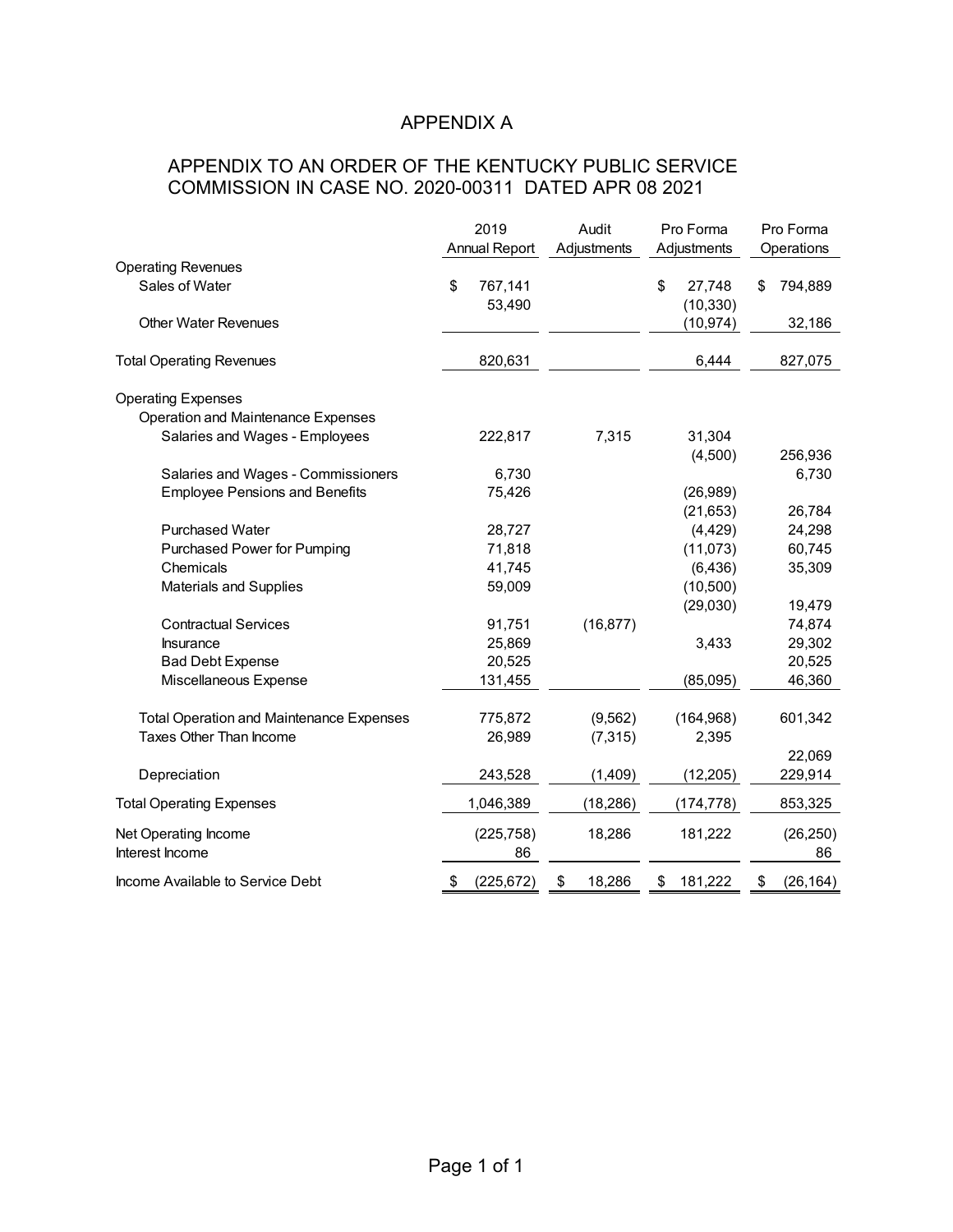## APPENDIX B

## APPENDIX TO AN ORDER OF THE KENTUCKY PUBLIC SERVICE COMMISSION IN CASE NO. 2020-00311 DATED APR 08 2021

The following rates and charges are prescribed for the customers in the area served by Cawood Water District. All other rates and charges not specifically mentioned herein shall remain the same as those in effect under the authority of the Commission prior to the effective date of this Order.

|                                    | <b>Monthly Water Rates</b> |                      |  |  |
|------------------------------------|----------------------------|----------------------|--|--|
| <b>Cawood General Service Area</b> |                            |                      |  |  |
| First 2,000 Gallons                |                            | \$29.53 Minimum Bill |  |  |
| Next 8,000 Gallons                 |                            | 0.00996 Per Gallon   |  |  |
| Over 10,000 Gallons                |                            | 0.00710 Per Gallon   |  |  |
| <b>Path Fork Service Area</b>      |                            |                      |  |  |
| First 2,000 Gallons                |                            | \$33.68 Minimum Bill |  |  |
| Next 8,000 Gallons                 |                            | 0.01304 Per Gallon   |  |  |
| Over 10,000 Gallons                |                            | 0.01017 Per Gallon   |  |  |
|                                    |                            |                      |  |  |
| <b>Nonrecurring Charges</b>        |                            |                      |  |  |
|                                    |                            |                      |  |  |

| Meter Reread Charge           | \$5.00 |
|-------------------------------|--------|
| <b>Meter Resetting Charge</b> | 39.00  |
| Meter Test Charge             | 20.00  |
| Meter Turn-On Charge          | 5.00   |
| <b>Returned Check Charge</b>  | 10.25  |

# Surcharge Rate

All Customers \$1.12 Per meter per month